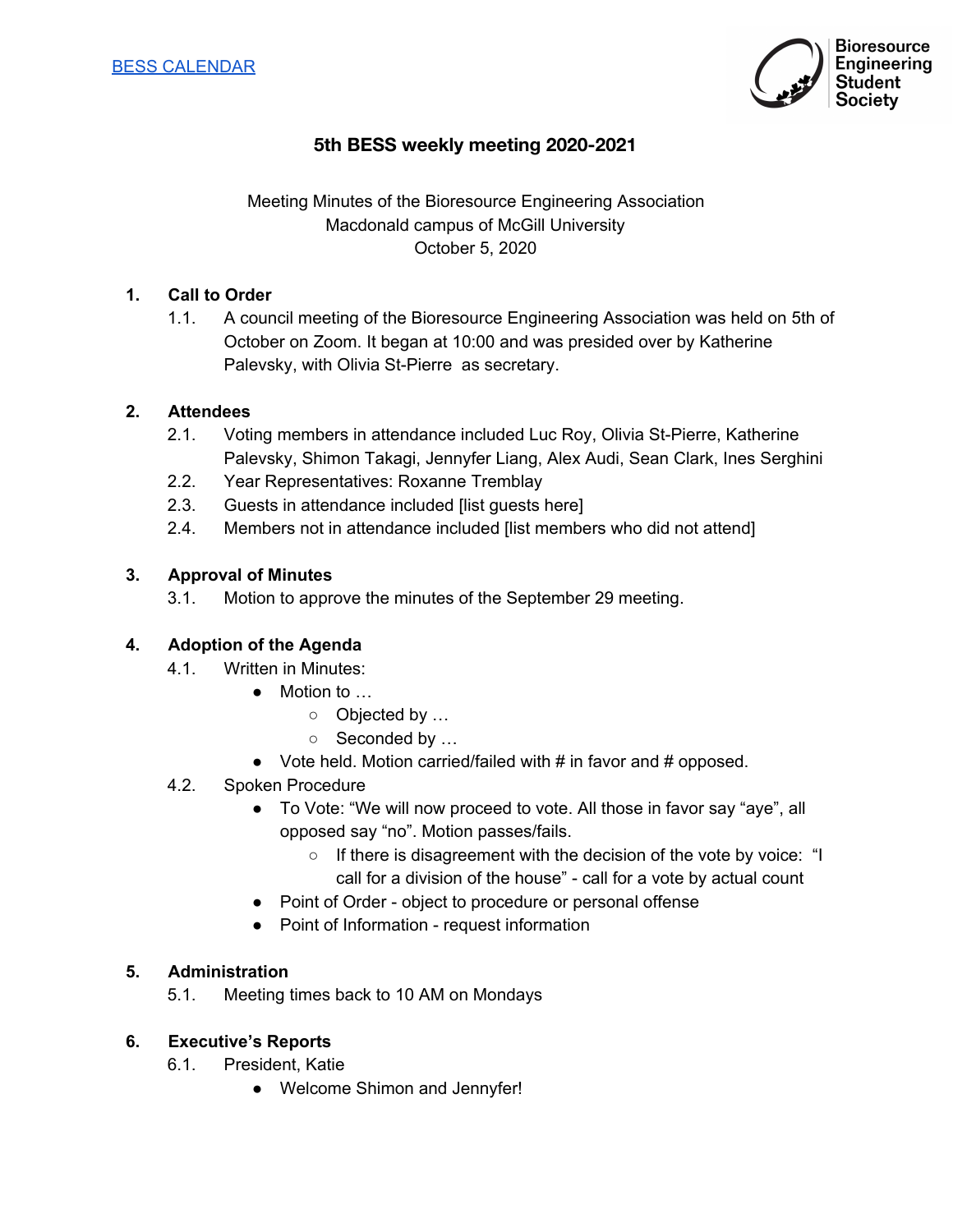

- Anna couldn't make it on Mondays
- Red zone restrictions :(
- Alumni event on October 15th at 5 pm
	- 7 confirmed, 3 pending.
	- $\circ$  Facebook event + Email to all students (Olivia)
	- Email to alumni confirming details and zoom link (+thanking them) by thursday? If you know more people reach out asap (Katie)
	- Format: depending on turnout, either question period or breakout rooms
- Open house: October 25th: need 6 students (U3/U4)
- 6.2. VP Finance, Sean
	- Meeting with MCSS tomorrow
	- Fees (do we want to increase them or decrease?)
	- Alumni event incentive? (Google Form) 25\$ gift.
- 6.3. VP Academic, Shimon
	- Curriculum changes: announcement by email
		- No more ECSE 461 next semester!
	- Possibly open up event to future BREE students?
- 6.4. VP External, Ines
	- CREIQ : survey  $\rightarrow$  facebook post
	- 200\$ cotisation to the CREIQ (we haven't paid) + Event, total 300\$
	- QEC delegation : no Quebec Engineering competition.
- 6.5. VP Industrial Affairs, Jennyfer
	- Some sponsorship ideas
	- Networking, webinars, etc.
- 6.6. VP Internal, Luc
	- Luc: Activity with agronomes, beginning of the year!
	- Other ideas?
	- Halloween! Ideas? Is MCSS doing anything? Ask nik
- 6.7. VP University Affairs, Alex
	- Graduate friend who could participate in the event.
	- Activity including engineering skills ?
	- Mac online music concert
- 6.8. VP Communications and Services, Olivia
	- Share the music concert event.
	- Sweatshirts to be shipped/given: contact them personally. Shiping
	- Website: